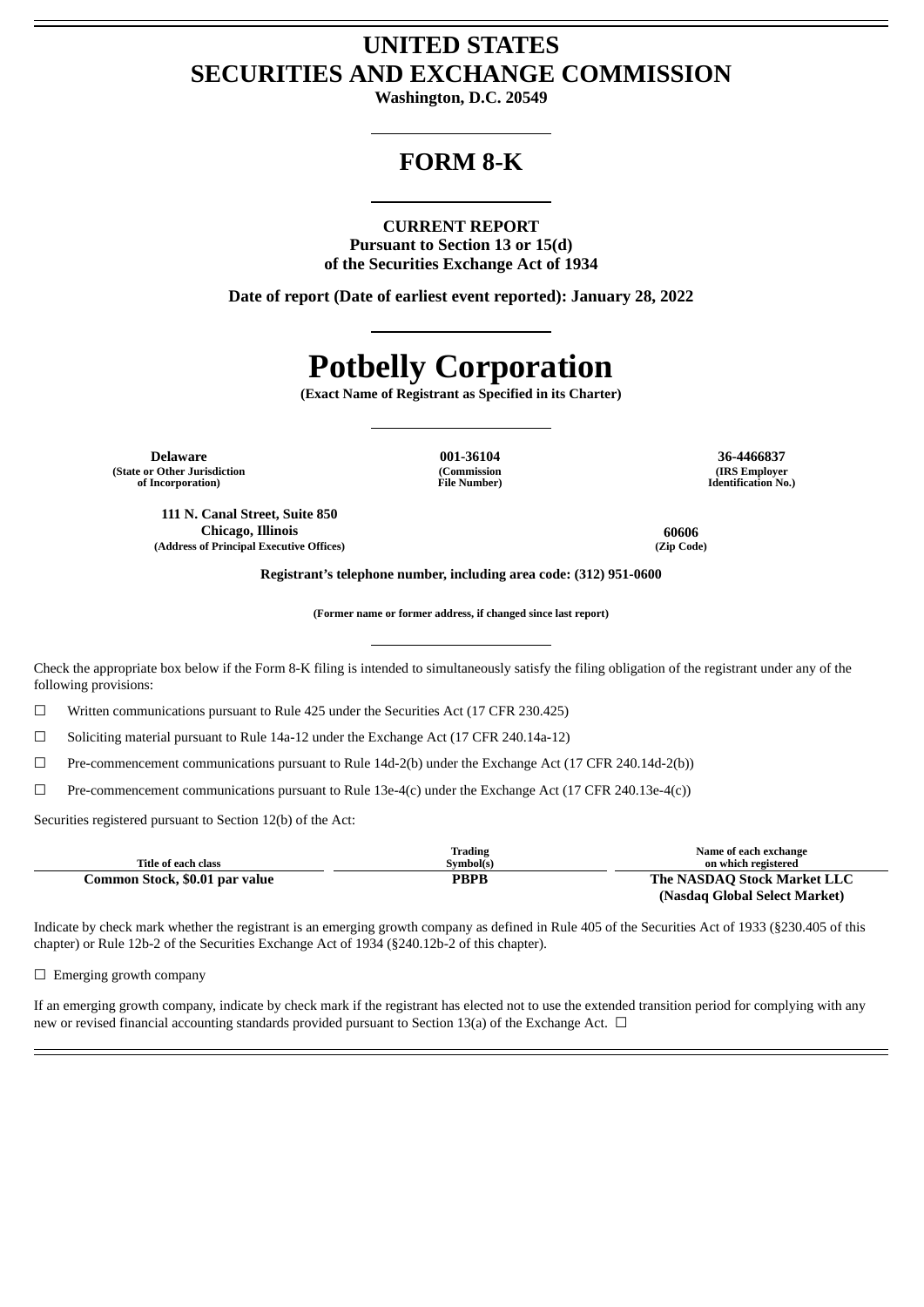#### **Item 1.01 Entry Into a Material Definitive Agreement.**

On January 28, 2022, Potbelly Corporation (the "Company") entered into Amendment No. 6 (the "Amendment") to the Second Amended and Restated Credit Agreement, dated as of August 7, 2019 with JPMorgan Chase Bank, N.A. and the other entities party thereto (as amended, restated, supplemented or otherwise modified from time to time, including pursuant to the Amendment, the "Credit Agreement"). The Amendment, among other things, (i) extends the maturity date under the Credit Agreement from January 31, 2023 to May 31, 2023, (ii) changes the benchmark interest rates under the Credit Agreement for borrowings from the London Interbank Offered Rate (LIBOR) to the Secured Overnight Financing Rate (SOFR) subject to certain adjustments in the Amendment, (iii) increases the interest rate margin by 75 basis points with respect to any CBFR Loan (as defined in the Credit Agreement), (iv) sets the interest rate margin at 600 basis points with respect to any Term Benchmark Loan (as defined in the Credit Agreement), (v) amends certain financial covenant testing levels, and (vi) amends the definition of subsidiary to exclude the Potbelly Employee Relief Fund NFP, an Illinois not-for-profit corporation.

The foregoing description is only a summary of the Amendment and is qualified in its entirety by reference to the full text of the Amendment, a copy of which will be filed as an exhibit to the Company's next Annual Report on Form 10-K and is incorporated herein by reference.

### Item 2.03 Creation of a Direct Financial Obligation or an Obligation under an Off-Balance Sheet Arrangement of a Registrant.

The disclosure required by this item is included in Item 1.01 of this Current Report on Form 8-K and is incorporated herein by reference.